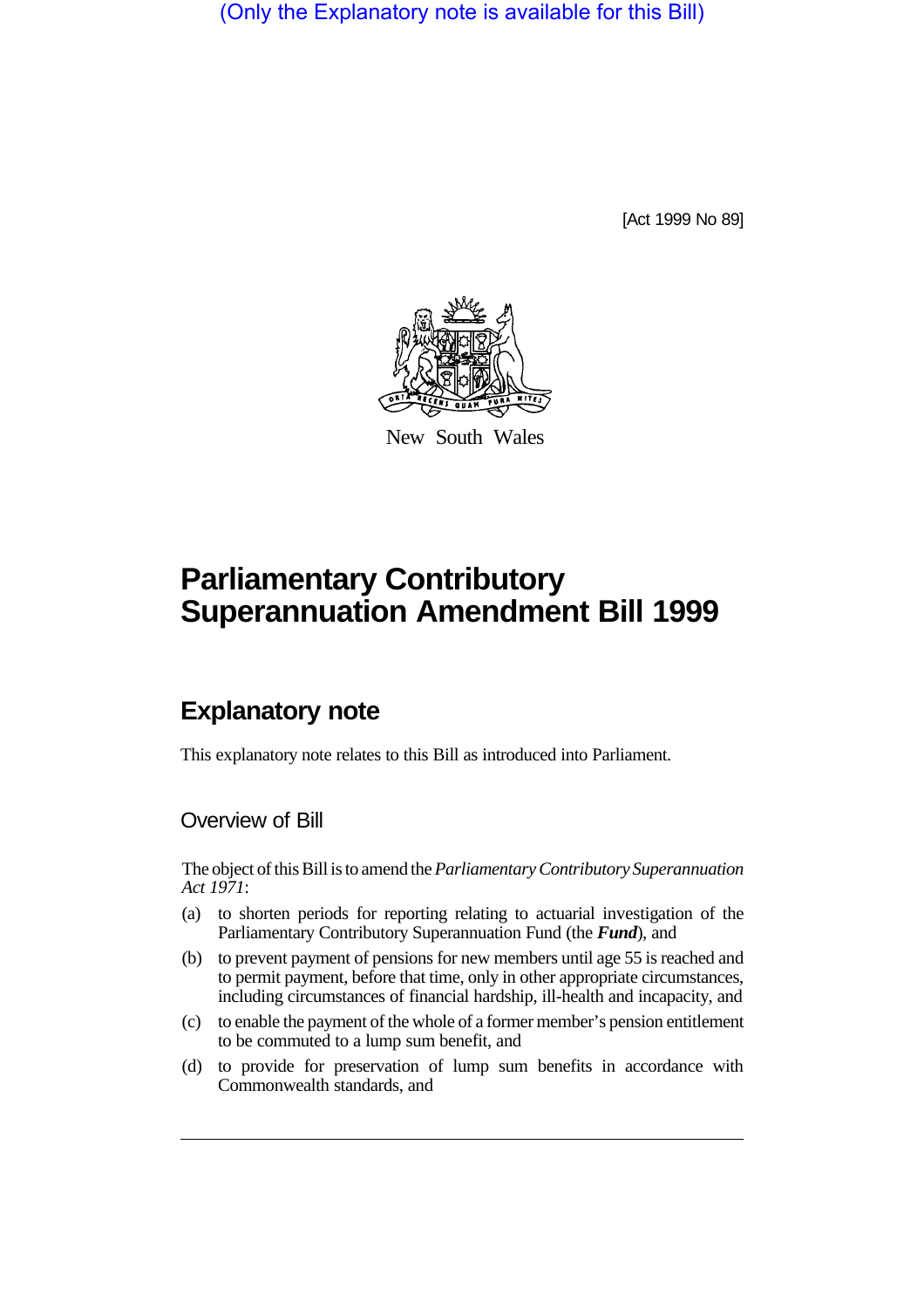Explanatory note

- (e) to permit indexation of pensions payable to former members under the *Legislative Assembly Members Superannuation Act 1946*, and
- (f) to make other consequential and statute law revision amendments, and
- (g) to make provision of a savings and transitional nature.

### Outline of provisions

**Clause 1** sets out the name (also called the short title) of the proposed Act.

**Clause 2** provides for the commencement of the proposed Act on the date of assent.

**Clause 3** is a formal provision giving effect to the amendments to the *Parliamentary Contributory Superannuation Act 1971* set out in Schedule 1.

## **Schedule 1 Amendments**

#### **Requirements for actuarial investigation**

An investigation of the Fund is required to be carried out every 3 years by an actuary appointed by the trustees of the Fund. Currently, the actuary must report the results of the investigation not later than 12 months after the date of the investigation. **Schedule 1 [2]** reduces the period for the report to 6 months after the date of the investigation. **Schedule 1 [3]** requires the trustees to forward the actuary's report to the Minister not later than 1 month after receiving it.

#### **Deferral of payment of pensions**

Currently, a pension is payable to a person who ceases to be a member of Parliament when the member ceases to be such a member and has been a member for at least 7 years, without any regard to the age of the member. The proposed amendments prevent a pension being paid to a former member unless the member has reached the age of 55 years or has satisfied other conditions for payment on the grounds of ill-health or incapacity or financial hardship.

**Schedule 1 [5]** inserts proposed sections 19B–19F. Proposed section 19B defers payment of pensions to former members until they reach the age of 55 years or until they satisfy a ground set out in proposed section 19D or 19E. The proposed section does not prevent a former member from electing to convert part of a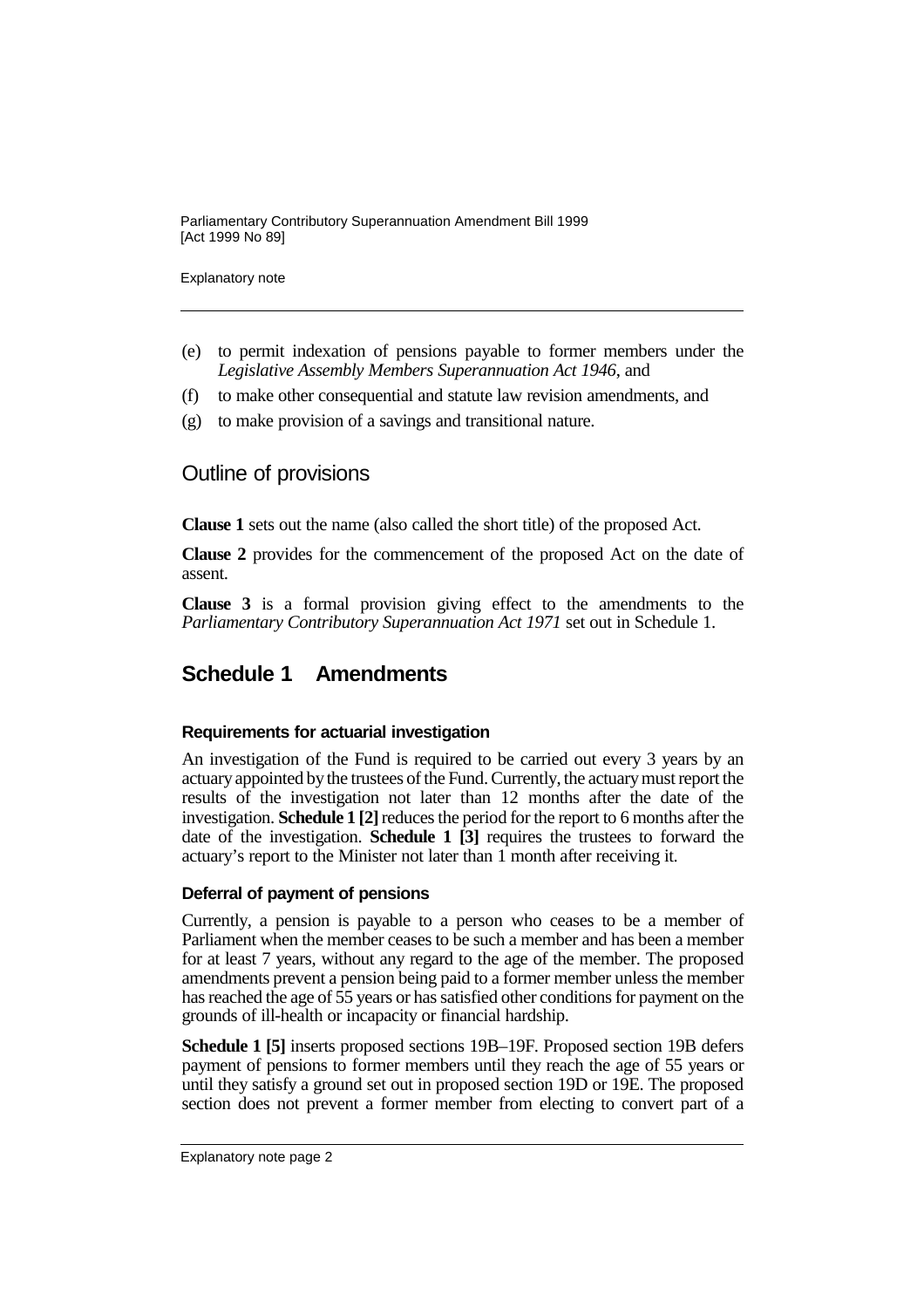Explanatory note

pension to a lump sum benefit. The proposed provisions will apply only to new members who are first elected after the date of assent to the proposed Act. Proposed section 19C provides that a deferred pension is to be calculated as at the date the former member ceased to be a member, with allowance for certain salary increases, and is to be subject to the same adjustments and reductions as other pensions under the Act. The proposed section also provides for the payment of pensions to spouses and dependent children of former members who die before a deferred pension becomes otherwise payable. Proposed section 19D enables the trustees to pay a deferred pension on the ground of a former member's financial hardship. Proposed section 19E enables the trustees to pay a deferred pension on the grounds of the former member's ill-health or incapacity. Proposed section 19F makes provision with respect to applications for deferred pensions.

**Schedule 1 [15]**–**[18]** make consequential amendments.

#### **Conversion of pensions to lump sum benefits**

Currently, the amount of pension entitlement of a former member that may be converted to a lump sum benefit is restricted to particular percentages of pension that vary according to the age of the former member making the election to take a lump sum benefit. The maximum percentage of pension entitlement that may be converted is 75 per cent.

**Schedule 1 [7]** and **[11]** remove the limitations on the amount of pension entitlements that may be converted to lump sum benefits. A former member is to be entitled to convert the whole or any part of his or her pension entitlements. Existing restrictions on the amount of entitlements that may be converted by a person whose pension has been suspended because of being a member or the spouse of a member of the Commonwealth Parliament and who has been granted additional pension at the discretion of the trustees are to be retained. Provisions relating to the time within which elections to commute must be made and as to the calculation of the benefit are to remain as at present.

**Schedule 1 [6]**, **[8]**, **[9]** and **[13]** make consequential amendments.

#### **Preservation of certain benefits**

Regulations under the *Superannuation Industry (Supervision) Act 1993* of the Commonwealth set out standards for the preservation and release (or payment) of superannuation benefits. The proposed amendments bring the Fund into line with Commonwealth standards for regulated superannuation funds in relation to requirements to preserve benefits. Currently, benefits paid in the form of non-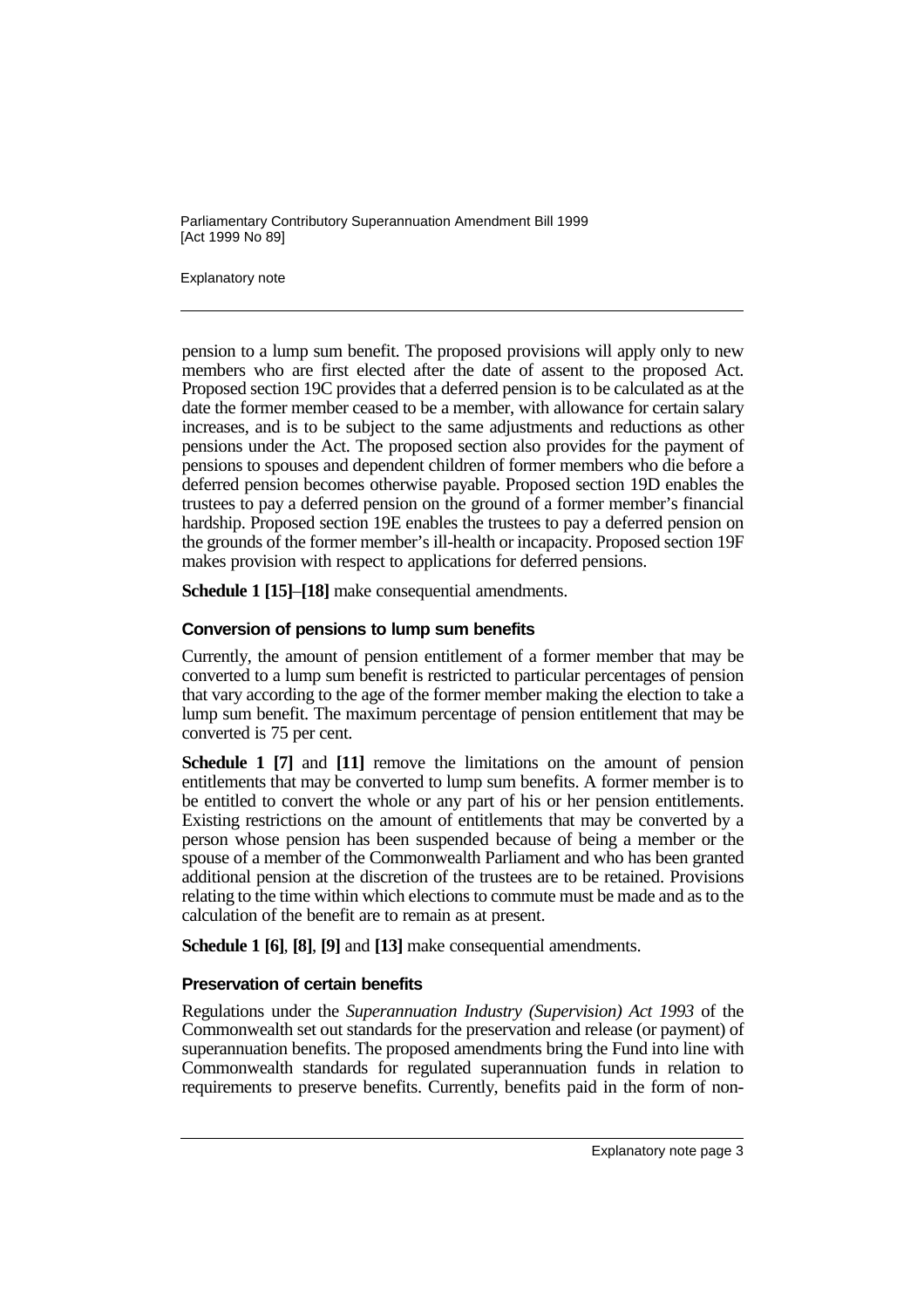Explanatory note

commutable life pensions are payable without restriction. The proposed provisions apply to lump sum payments.

**Schedule 1 [14]** repeals section 22B and inserts proposed new sections 22B and 22BA. Proposed section 22B requires the trustees to preserve all or so much of a lump sum benefit as is required to be preserved under a Commonwealth superannuation standard that would be applicable if the Fund were a regulated superannuation fund under Commonwealth legislation (a *relevant Commonwealth superannuation standard*). Interest is to accrue in respect of the preserved amount at a rate determined by the trustees. Administration costs may be deducted from the amount preserved. Proposed section 22BA enables the payment of the whole or part of a preserved benefit in accordance with the requirements of the relevant Commonwealth superannuation standard. The proposed section also enables the payment of the whole or part of a lump sum benefit to a regulated superannuation fund, an approved deposit fund, a retirement savings account or for the purchase of a deferred annuity. A deferred annuity may be purchased only if it meets certain conditions as to payment.

**Schedule 1 [1]** makes a consequential amendment.

#### **Indexation of pensions under former Act**

Pensions and allowances paid to former members and others under the *Legislative Assembly Members Superannuation Act 1946* (the *former Act*), which was replaced by the Principal Act, have continued to be paid under the provisions of that Act. Provision was made to this effect in the Principal Act. The former Act did not provide for the indexation of these pensions. However, indexation or adjustment of the pensions in line with the consumer price index has taken place by way of ex gratia payments.

**Schedule 1 [22]** and **[25]** provide for the adjustment of these pensions and allowances according to movements in the Consumer Price Index for Sydney. The adjustments are for the years commencing 1 July 1994. Adjustment is to take place annually and the provisions inserted reflect those applicable to adjustment of pensions under the *Superannuation Act 1916*. Adjustments made before the commencement of the proposed amendments are taken to be in accordance with the proposed Schedule 2 that contains the provisions relating to adjustments. Previous adjustments are validated.

**Schedule 1 [20]** makes a consequential amendment.

#### **Other amendments**

**Schedule 1 [4]** inserts some missing words.